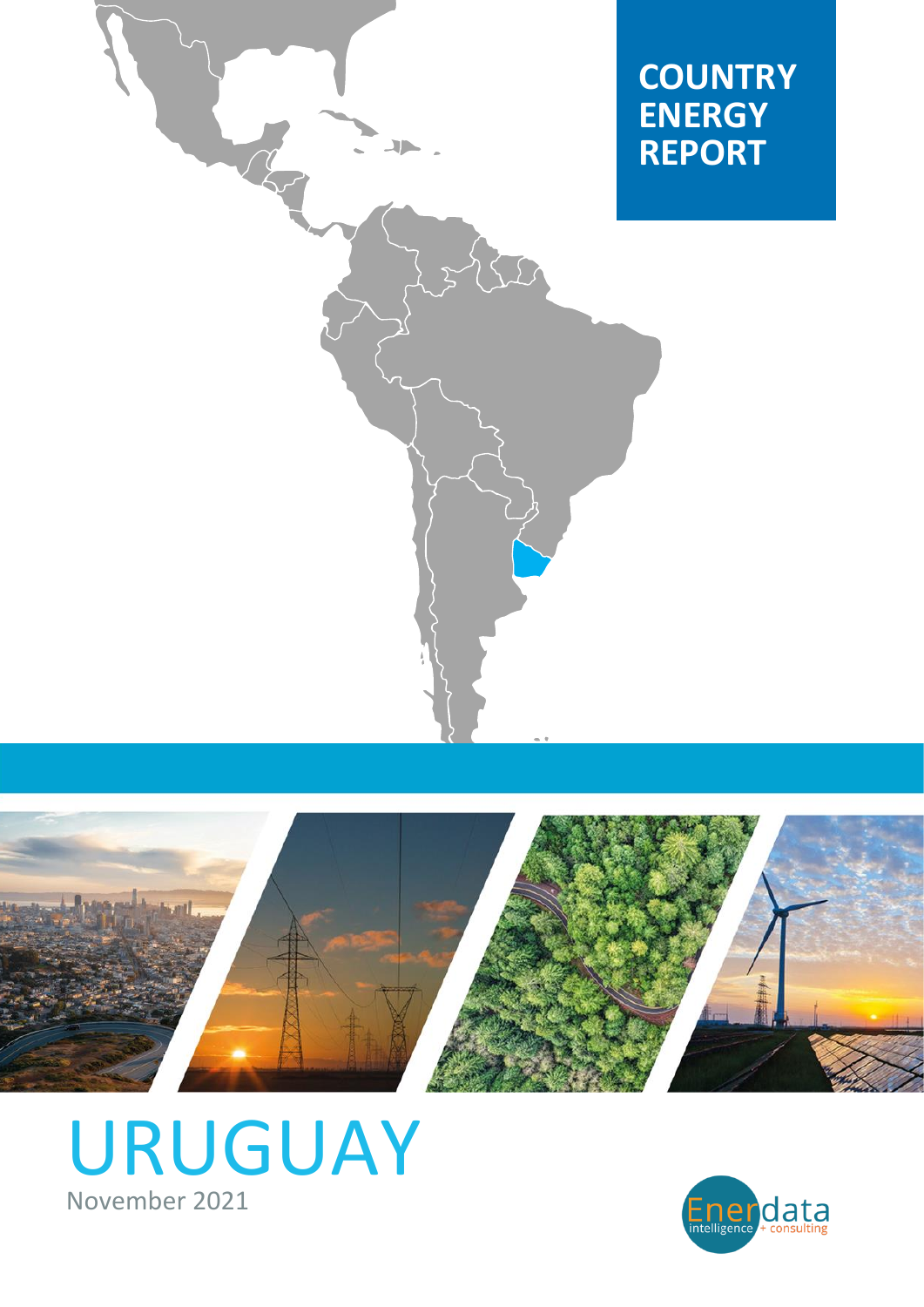# Table of contents  $\left( \rightarrow \right)$



|                  | $\overline{2}$ |
|------------------|----------------|
|                  |                |
|                  |                |
|                  |                |
|                  |                |
|                  | 12             |
|                  |                |
|                  |                |
|                  |                |
|                  |                |
| Abbreviations 25 |                |
| Glossary 27      |                |